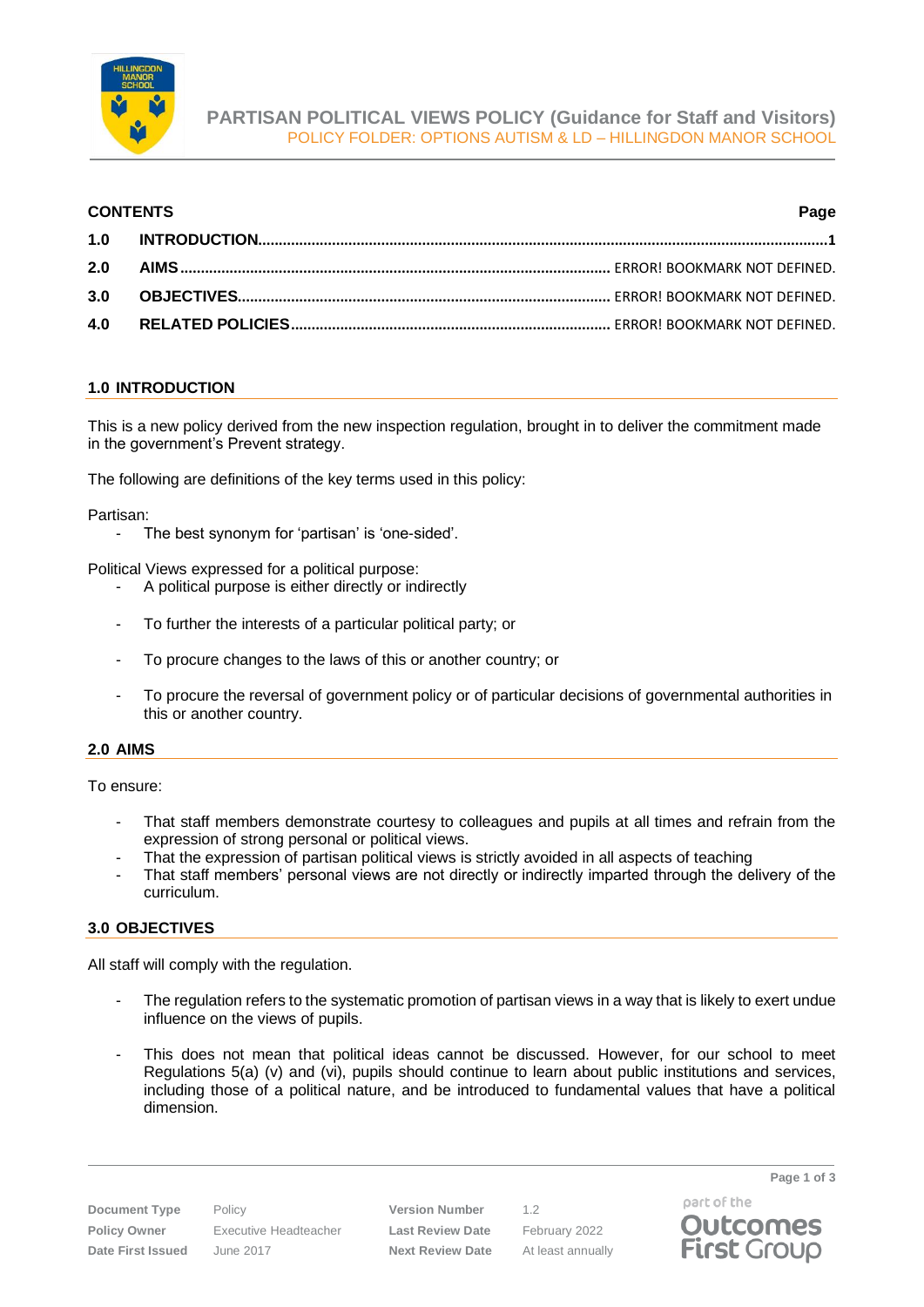

**PARTISAN POLITICAL VIEWS POLICY (Guidance for Staff and Visitors)** POLICY FOLDER: OPTIONS AUTISM & LD – HILLINGDON MANOR SCHOOL

- In particular, subjects such as history, PSHE, and religious studies cannot be taught effectively without reference to the political context. What is required by this Page 2 of 3 Hillingdon Manor February 2022 regulation is that pupils are not indoctrinated or unduly influenced by the promotion of partisan political views.
- Part 2 of the Teachers' Standards on personal and professional conduct, specifies that teachers must ensure that their 'personal beliefs are not expressed in ways which exploit pupils' vulnerability or might lead them to break the law.'
- The policy aims to prevent the political indoctrination of pupils through the curriculum. This does not mean to prevent pupils from being exposed to political views or from discussing political issues in school. Pupils should not, however, be actively encouraged by teachers or others to support particular political viewpoints.
- This does not prevent the presentation of political views, if, for example, a history class is shown Nazi propaganda, or a citizenship class is shown a racist film, this is not 'promoting' the views shown, but merely presenting them.
- Unlike other parts of the SMSC standard, this part of the standard does not require the school to promote positive outcomes. It is about preventing a negative outcome for pupils.
- Concepts such as democracy and the historical development of the political process in society cannot be meaningfully taught without reference to political belief and practice and the use of concrete examples is normally helpful in promoting understanding.
- However, teaching staff should not exploit pupils' vulnerability by seeking to convince them that a particular political position is necessarily correct, or by trying to impose their own views on pupils.
- Such action may also amount to a breach of Part 2 of the Teachers' Standards on personal and professional conduct, which can be taken into account for the purposes of proceedings under the Teachers' Disciplinary (England) Regulations 2012, which apply to teachers in independent schools.
- It is the responsibility of all teaching staff to be aware of the professional standards applying to them and the requirements of this standard.
- While this part of the standard does not preclude the presentation of controversial political viewpoints to pupils, Hillingdon Manor School should ensure that views are not promoted which are inconsistent with the requirements of any other part of the standard (for example views which are derogatory of particular ethnic groups or faiths, or which are actively in opposition to the fundamental British values referred to in the standard).
- All visiting speakers must be vetted by the Headteacher / SLT Member before they are allowed to address pupils. If they may hold views which are inconsistent with the requirements of any part of the SMSC standard, and if still used, the Headteacher / Page 2 of 3 Hillingdon Manor School SLT Member must ensure that the content of their presentation is agreed beforehand.
- The school must keep a list of all visiting speakers, giving details of the organisations (if any) that they represent, as well as of any extra-curricular activities organised by or promoted by the school, where political issues are or might be brought to the attention of pupils. An up-to-date version of this list must be available to Inspectors at the time of the school's inspection.
- Hillingdon Manor School will take reasonable practicable steps to ensure that pupils are offered a balanced presentation of opposing views where political issues are brought to the attention of pupils, while they are in attendance at the school, or while they are taking part in extra-curricular activities which are provided or organised by or on behalf of the school, or in the promotion at the school,

**Document Type** Policy **Version Number** 1.2 **Policy Owner** Executive Headteacher **Last Review Date** February 2022 **Date First Issued** June 2017 **Next Review Date** At least annually



**Page 2 of 3**